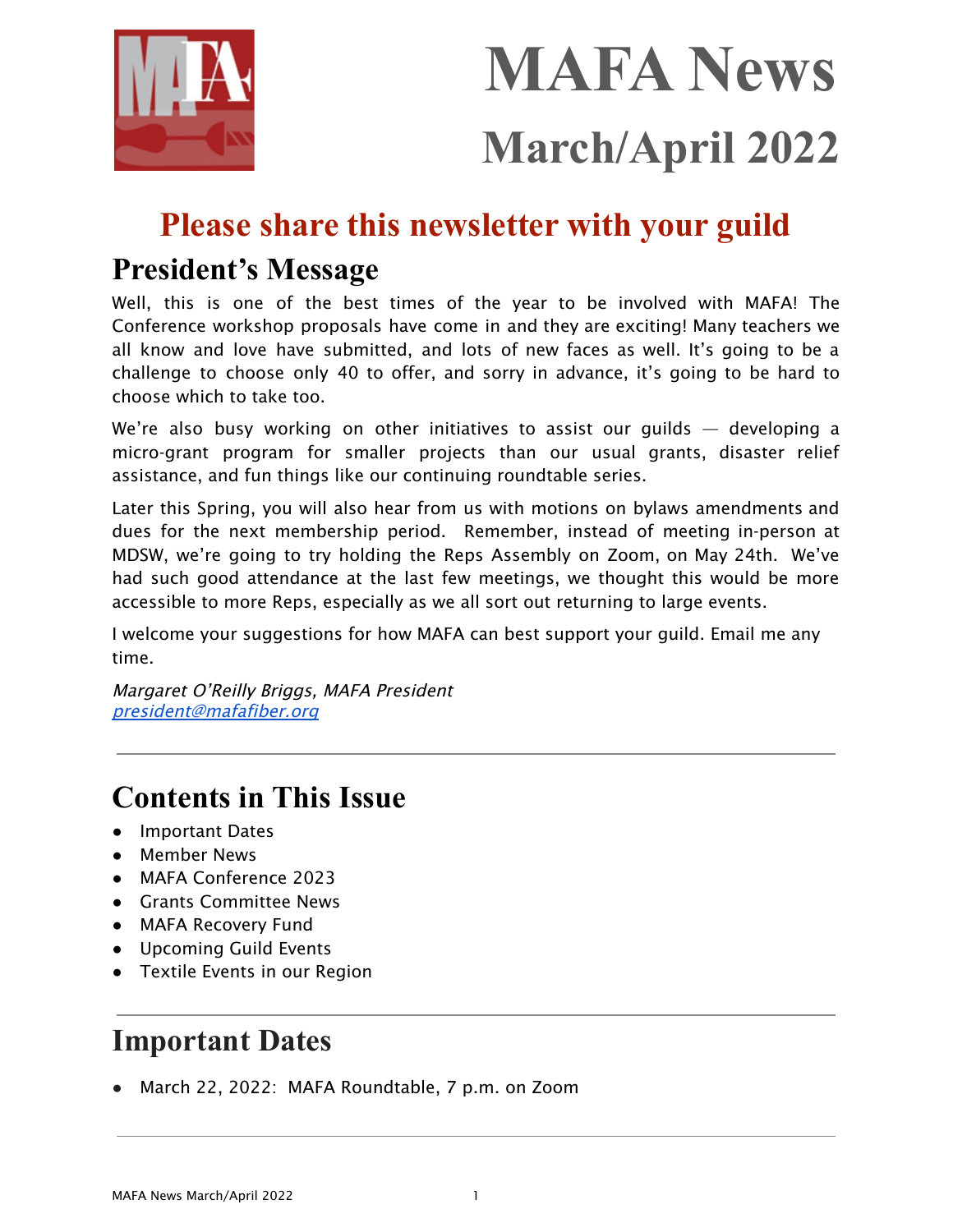### **Member News**

### Next Guild Roundtable

### Presentation by Sarah Woodyard, March 22 at 7 p.m.



Please join us for the next MAFA roundtable on Tuesday, March 22 to hear Sarah Woodyard's Hand-Sewing Journey: From 18th-century Dressmaking Apprentice to Modern Day Hand-Sewist.

This lecture and discussion will explore Sarah Woodyard's apprenticeship in 18th-century English mantua-making (dressmaking) and millinery (accessories) she completed at the Margaret Hunter Millinery Shop in Colonial Williamsburg. She will explore what she learned and why hand sewing preservation is important in the modern day.

As the owner of Sewn Company, Sarah Woodyard is committed to hand-sewing preservation as a teacher and practitioner.

She teaches virtual hand sewing workshops, private lessons and stitches custom hand-sewn clothing. Sarah became a Journeywoman Milliner and Mantua-maker in 2015 completing her seven-year apprenticeship at the Margaret Hunter Millinery Shop in Colonial Williamsburg where she worked for ten years. She holds her M.A. from the University of Alberta.

Learn more about Sarah Woodyard at [https://www.sewncompany.com/.](https://www.sewncompany.com/)

This roundtable is open to all MAFA guild members. Register to attend at: [https://us02web.zoom.us/meeting/register/tZ0uf-6gpzMqGdekXHcjtR0\\_Duk](https://us02web.zoom.us/meeting/register/tZ0uf-6gpzMqGdekXHcjtR0_DukpVmCocVik) **[pVmCocVik](https://us02web.zoom.us/meeting/register/tZ0uf-6gpzMqGdekXHcjtR0_DukpVmCocVik)** After registering you will receive a confirmation email with a Zoom link.

#### Save the Dates for Upcoming Roundtables

- May 24 and September 27: Reps meeting and guild leadership programs
- July 26: Melissa Weaver Dunning, Traditional Knitting from England, Ireland, Scotland, and the Shetland Islands (open to all MAFA guild members).
- October 22: Cindra Kerscher from Save Em to Save Em (open to all MAFA guild members).
- November 22: Karen Hampton, title TBD (open to all MAFA guild members).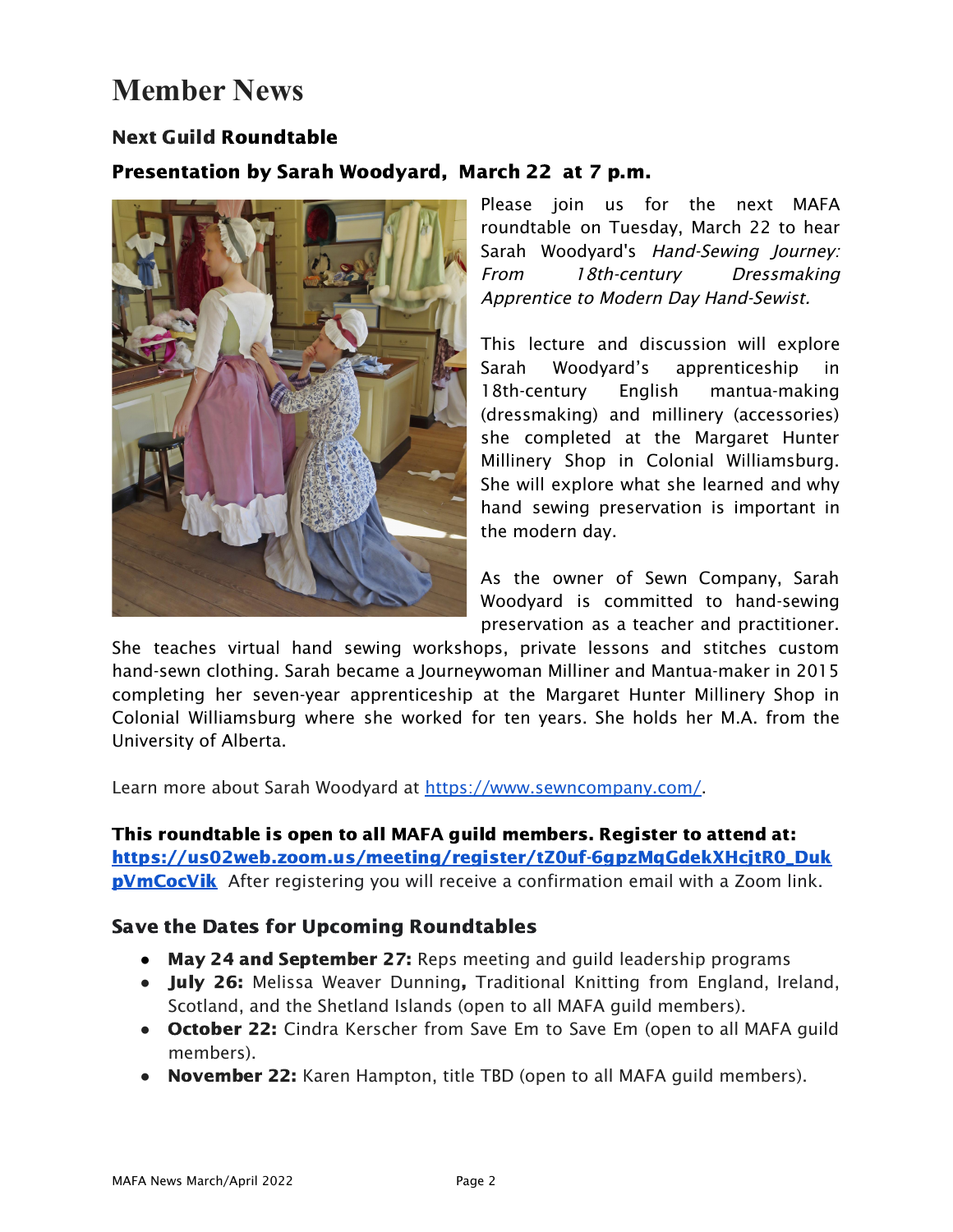### Recordings and Schedule

Did you miss the previous roundtable? Wonder when the next event will be and its topic? Find links to the schedule, recordings, and notes on the new Roundtables page on the MAFA website, here: <https://mafafiber.org/guild-resources/roundtables/>

The MAFA Roundtables are ultimately designed to help support the guild representatives. I would love to hear your ideas as to what would interest and be helpful to you. You can reach me at [membership@mafafiber.org](mailto:membership@mafafiber.org).

### MAFA Zoom Account

If your guild has scheduled virtual meetings through the MAFA Zoom account, but for any reason need to cancel, please let Patty Chrisman, MAFA Secretary (and Zoom Administrator) know prior to the meeting date. You can reach Patty at [secretary@mafafiber.org.](mailto:secretary@mafafiber.org)

Sara Robbins, Membership Chair [membership@mafafiber.org](mailto:membership@mafafiber.org)

### **MAFA Conference 2023 - June 22-25, 2023**

**Millersville University, Millersville, PA**

### Hats! Hats! Hats!

Love hats - traditional, silly, felted, knitted, or mad hatter? We are looking for someone to lead the new Hats Exhibit at the conference. Come up with the categories, create the application, keep track of the entries, and stage the exhibition at the conference.

#### Education Update

We have received an amazing variety of class proposals. Over the next few weeks the committee will choose the best selection of weaving, dyeing, spinning, felting and fiber arts classes for everyone to enjoy next summer.

#### Volunteers

Want to get involved? We still have many positions available.

Carol Steuer, MAFA 2023 Conference Coordinator [conference@mafafiber.org](mailto:conference@mafafiber.org)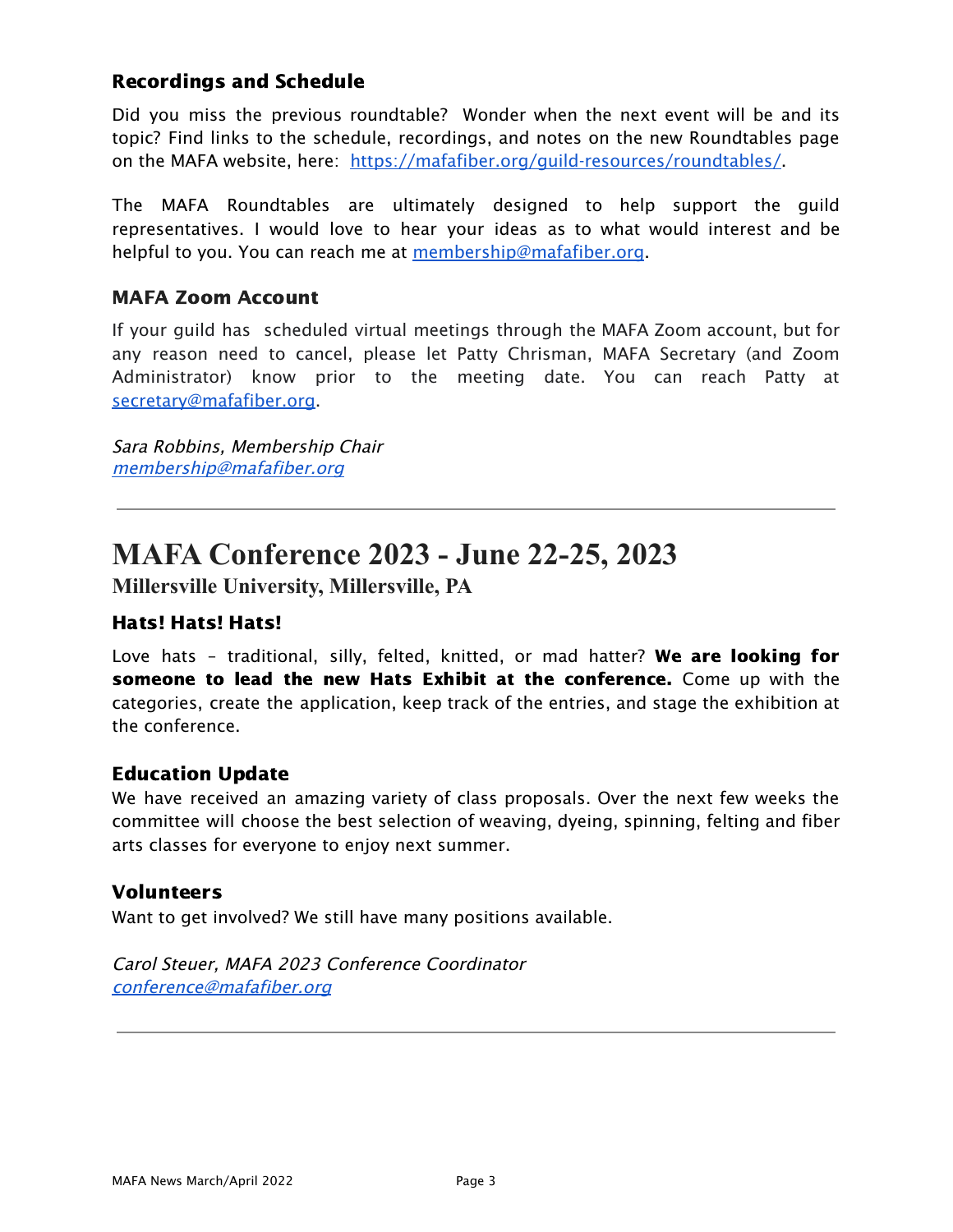### **Grants Committee News**

### MAFA Grants for 2022

In response to the lack of grant proposals due to the pandemic, the Grants Committee is considering offering micro-grants of up to \$500 for guild recovery and maintenance. These grants could be used for basic equipment, technology, speakers or something related to keeping your guild healthy and thriving. Please watch for future announcements after the March board meeting!

Questions? Contact [grants@mafafiber.org](mailto:grants@mafafiber.org).

#### Conference Fellowships will return in 2023

To learn more about Conference Fellowships:

- Check out the fellowship [guidelines](https://mafafiber.org/grants/fellowships/) and application preview at mafafiber.org
- Read [reports](https://mafafiber.org/grants/fellowships/fellowship-awards/) from previous Conference Fellows

#### Want to get involved on the Grants Committee?

The Grants Committee welcomes new members annually. For more information or to express interest, contact Angela Fishman at [grants@mafafiber.org](mailto:grants@mafafiber.org).

### **The MAFA Recovery Fund Pilot Program**

During the past two years, while we have experienced many challenges, we have also had the opportunity to witness many examples of meeting challenges with creativity and generosity. One such example was provided by the Weavers' Guild of Buffalo. In 2020, the guild made a donation to MAFA to acknowledge the efforts we were making to support member guilds during the pandemic. Buffalo suggested setting up a program to provide assistance to persons impacted by disasters. The MAFA board responded by adding money to create such a fund and by establishing a committee to administer it as a pilot program for two years. By the end of that time we hope to know if the program fills a need and whether or not we have the human resources to administer it.

In coming weeks we will be explaining details of how the fund can be accessed. We wish to thank Buffalo for being the catalyst to the establishment of a mutual aid program for our guilds and their members. We'll keep you informed going forward.

Questions? Contact Angela Fishman at [grants@mafafiber.org](mailto:grants@mafafiber.org).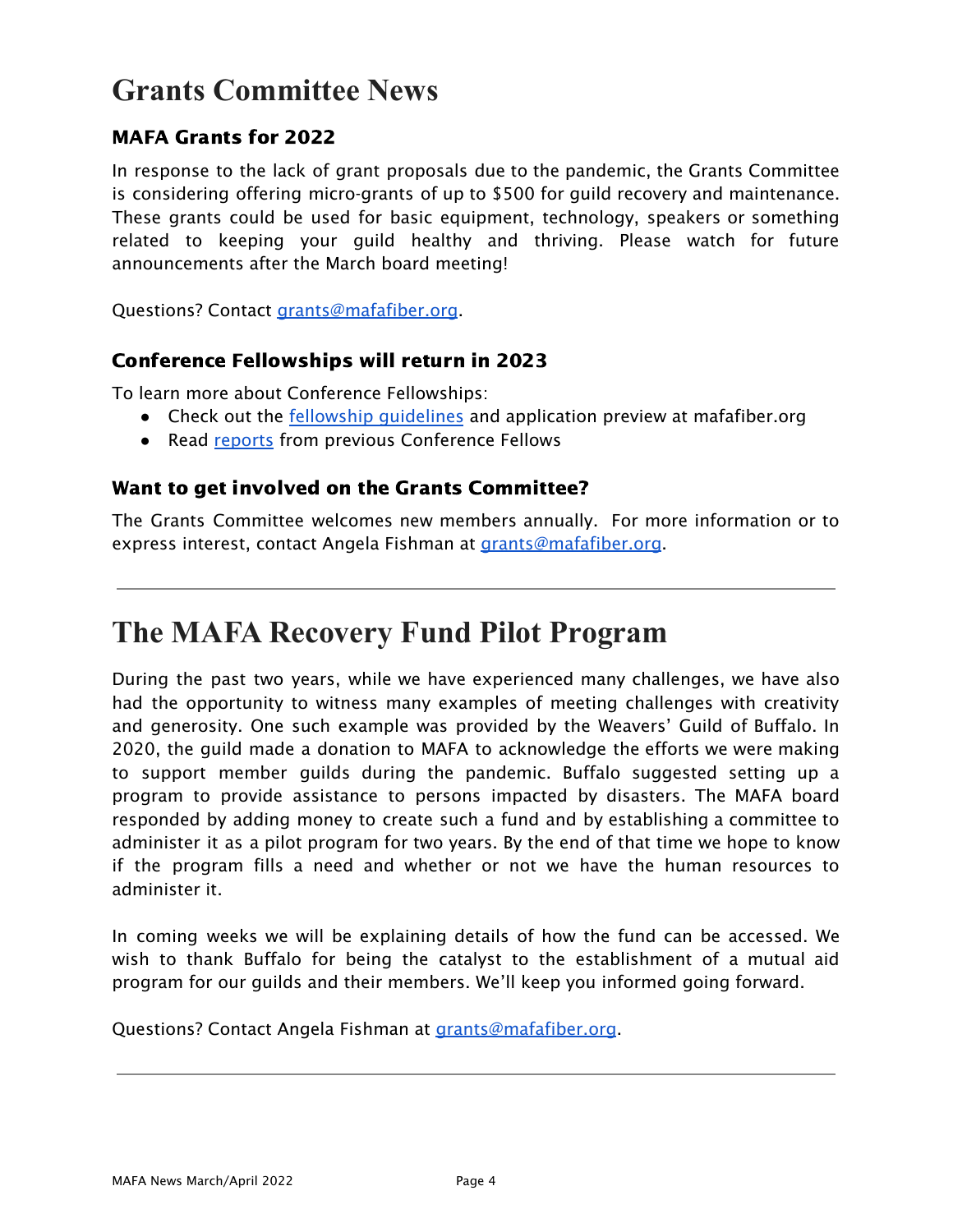## **Upcoming Guild Events**

Let us help you publicize your guild exhibits, workshops, events and sales! Visit the Guild Events listing on the website here: [mafafiber.org/events/](https://mafafiber.org/events/). Submit information on events, workshops, programs and sales for the website and newsletter by submitting the online form here: [mafafiber.org/guilds-page/guild-event-update/](https://mafafiber.org/guilds-page/guild-event-update/). You may also email newsletter items to [membership@mafafiber.org](mailto:membership@mafafiber.org) before the 21st of even months for inclusion in the next MAFA News.

### **Events, Festivals, Exhibits & Online Fiber Arts**

#### Events

Handweavers Guild of America 25th Convergence. July 22, 2022, July 15 through July 21, 2022. <https://weavespindye.org/schedule-and-registration/>

Spindle and Dyepot Calendar of Events: <https://weavespindye.org/calendar/>

#### Festivals

**NEW!** Delmarva Wool and Fiber Festival. https: Ocean City, MD March 11 to 13, <https://www.woolandfiber.com/>

NEW! Central PA Fiber Festival, May 14 & 15, 2022, Hughesville, PA, <https://centralpennfiberfest.com/>

NEW! Sheep Shearing Festival, Queens County Farm Museum, May 14, Queens, NY, <https://www.queensfarm.org/sheep-shearing-festival/>

NEW! *Quilt and Fiber Show*, June 25-26, Historic Cold Springs Village, Cape May, NJ <https://hcsv.org/>

Maryland Sheep and Wool Festival. May 7 and 8, 2022. Howard County Fairgrounds, West Friendship, MD. <https://sheepandwool.org/>

#### Exhibits

NEW! Excellence in Quilts. Virginia Quilt Museum, February 15 through April 9. Other quilt exhibits included. <https://www.vaquiltmuseum.org/>.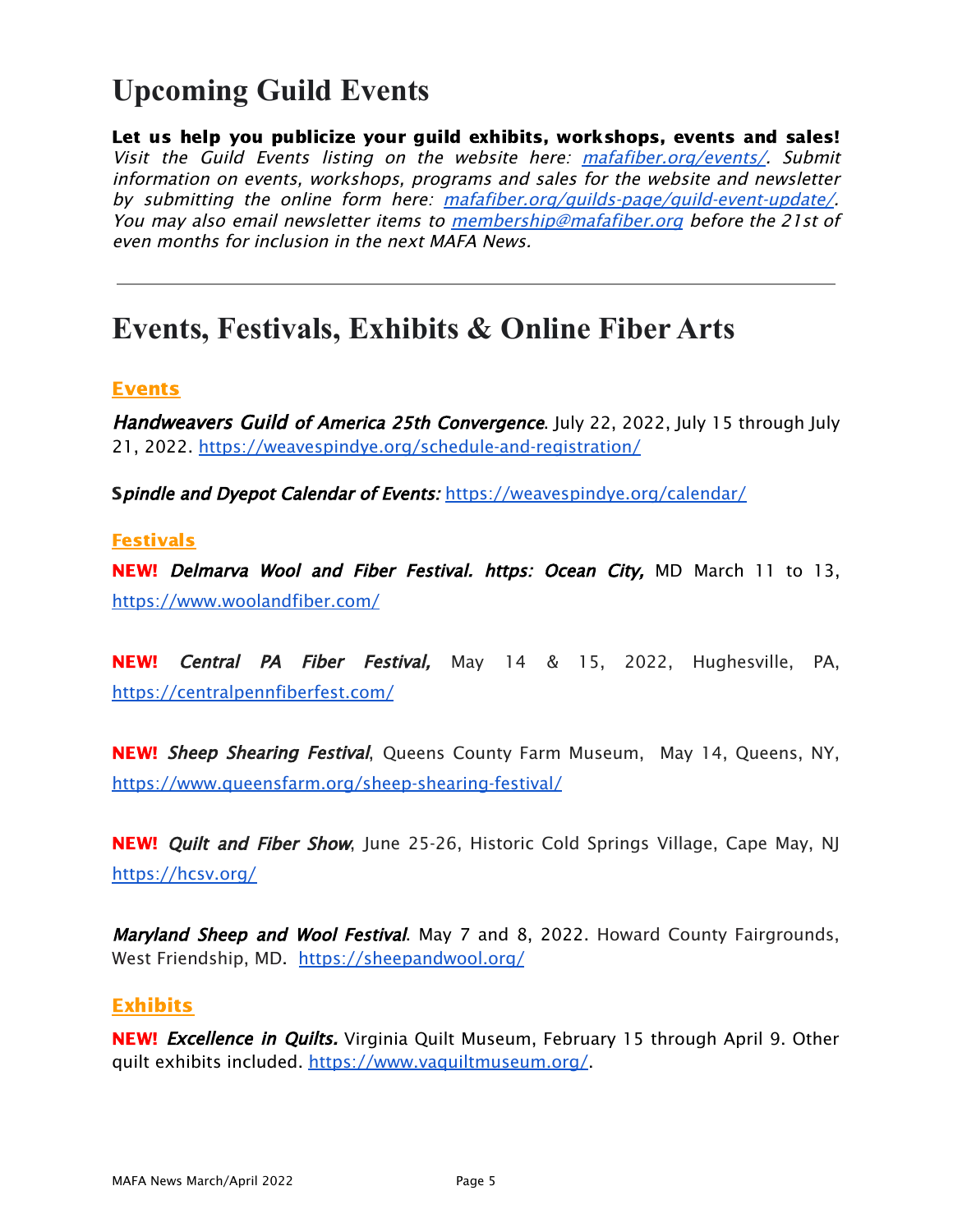### **Ongoing**

The McLean Textile Gallery: <https://www.themcleantextilegallery.com/>, McLean, VA The McLean Textile Gallery is the first venue in McLean solely devoted to textile creations and art. Established in December 2020 by Nancy Preston, owner of The Quilt Shop of McLean, the gallery showcases published, award-winning talent and identifiable contemporary art styles each month.

Pattern and Purpose: American Quilts from Shelburne Museum, <https://shelburnemuseum.org/>

Tatter: A Gathering of Material Culture, is offering online classes. <https://www.tatter.org/stitching-classes-index>

HGA - Handweavers Guild of America: Textiles and Tea. The Handweavers Guild of America, Inc. (HGA) is excited to announce our new program for 2021: Textiles & Tea. Every Tuesday at 4 PM (EST) HGA will host a conversation with some of the most respected fiber artists in the field today. In our 45-minute discussion we will focus on their artwork and their creative journey. We will allow 15 minutes at the end of our conversation for questions from the audience. Make a cup of your favorite tea and join us as we talk about fiber, creativity, inspiration, process and so much more[.https://weavespindye.org/textiles-and-tea/](https://weavespindye.org/textiles-and-tea/)

San Jose Museum of Quilts and Textiles: https://www.siquiltmuseum.org/

**Rijksmuseum, Amsterdam.** They have a beautiful and extensive textile exhibit (available in English). <https://www.rijksmuseum.nl/en/rijksstudio/works-of-art/textiles>

**Potomac Fiber Arts Gallery, Alexandria, Virginia - Exhibits all forms of fiber work,** including weaving, knitting, crocheting, sewing, surface design, and more, in 11 juried shows each year. More info at [www.potomacfiberartsgallery.com/](http://www.potomacfiberartsgallery.com/).

Fabric Workshop and Museum, Philadelphia, Pennsylvania - The museum's purpose is to stimulate experimentation among leading contemporary artists and to share the process of creating works of art with the public. They have various exhibits and a permanent collection, as well as studio facilities, equipment, and expert technicians on-site. Find more info at [fabricworkshopandmuseum.org/.](http://fabricworkshopandmuseum.org/)

Alling Coverlet Museum, in Palmyra NY, has a collection of simple 4H to jacquard coverlets[.historicpalmyrany.com/alling.htm](http://historicpalmyrany.com/alling.htm)

### **Need to Update Your Guild Info? Looking for MAFA Resources?**

Submit your updated guild info, officers, Rep, or meeting times online using this form: <https://mafafiber.org/guilds-page/guild-update/>

Submit guild events here: [https://mafafiber.org/guilds-page/guild-event-update/](http://mafafiber.org/guilds-page/guild-event-update/)

We would love for you to **submit a guild profile** here: